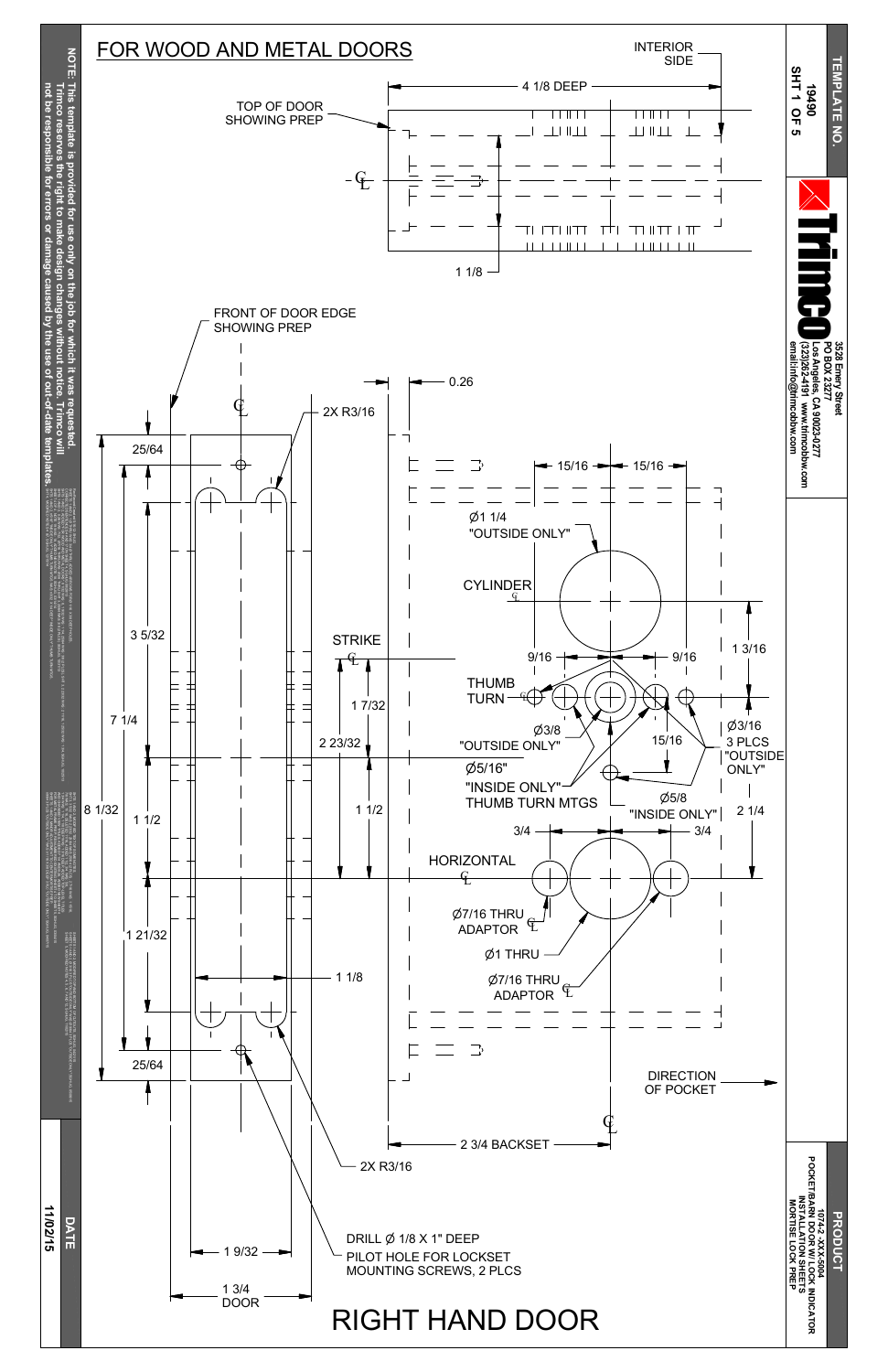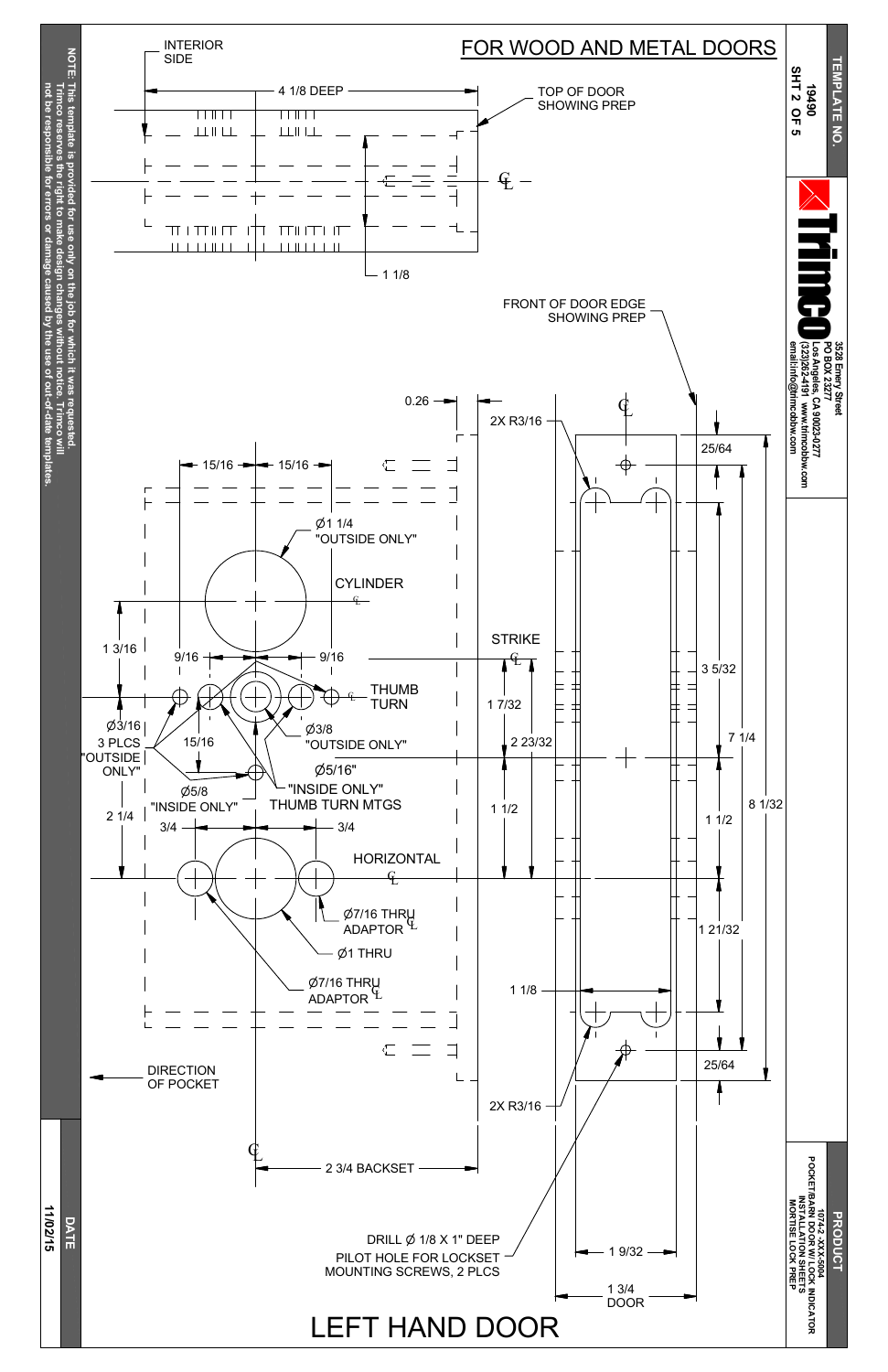**11/0 2/15 D A T E**

**DRODUC 1074-2 -XXX-5004 POOKET/BARK LO C K INDIC ATO R**

**INSTALLATION**

**SHEETS**

**M O RTISE**

**LO C K**

**PREP** 



1072-2 STRIKE/DUST COVER ASSEMBLY

## EXTERIOR FACE OF RIGHT HAND DOOR FOR REFERENCE

## DOOR: FACING SIDE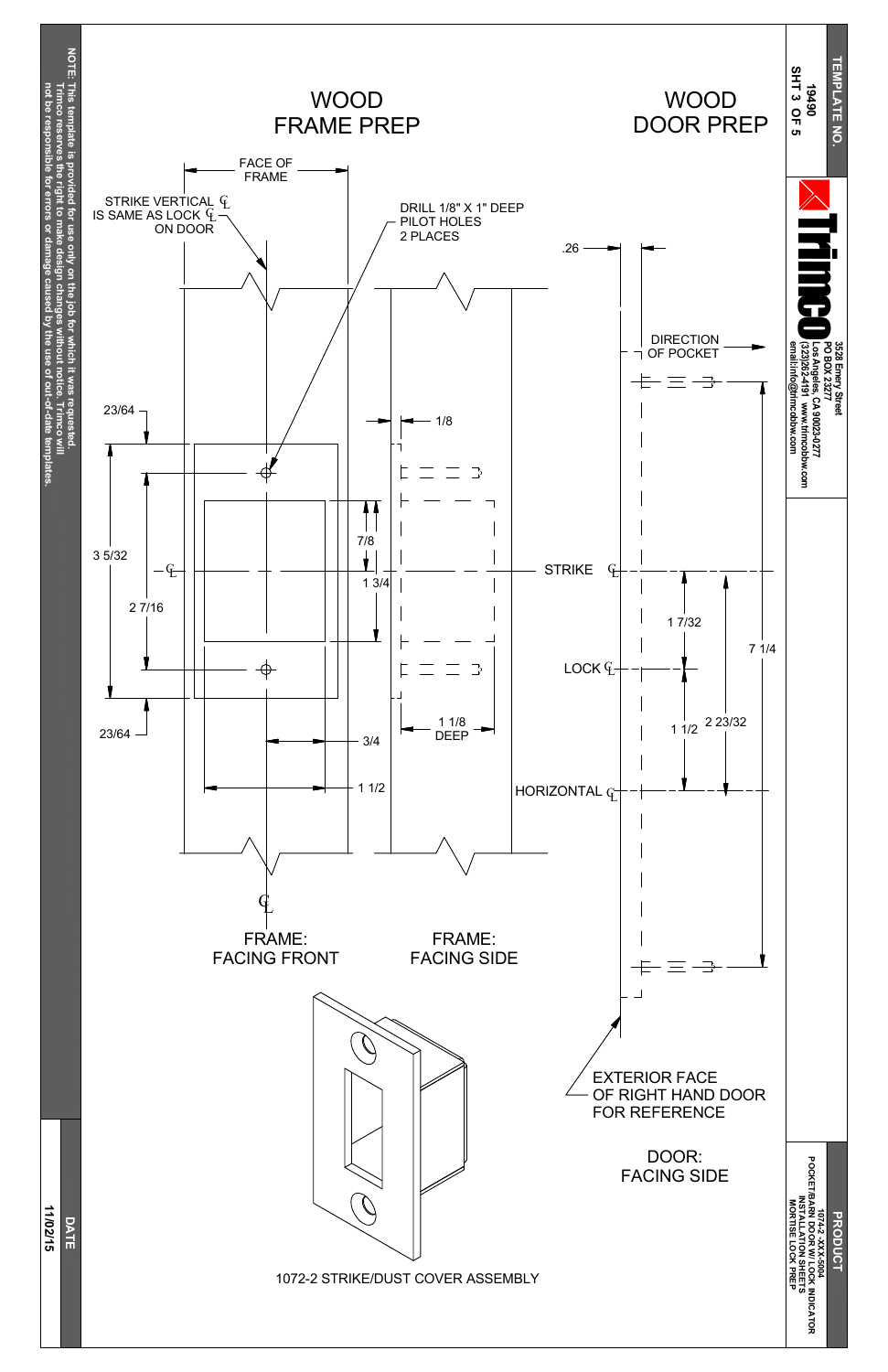**11/0 2/15**

**D A T E**

**or**



# DOOR: FACING SIDE



#### NOTE 1:

#### IF THE STRIKE IS SURFACE MOUNTED, THERE WILL BE A GAP BETWEEN THE FRAME AND THE DOOR.

NOTE 2:

IF THE STRIKE IS TO BE FLUSH MOUNTED, REFER TO SHEET 3 FOR FRAME PREP SPECIFICATIONS.

**DRODUC 1074-2 -XXX-5004 POOKET/BARK LO C K INDIC ATO R INSTALLATION SHEETS M O RTISE LO C K PREP**